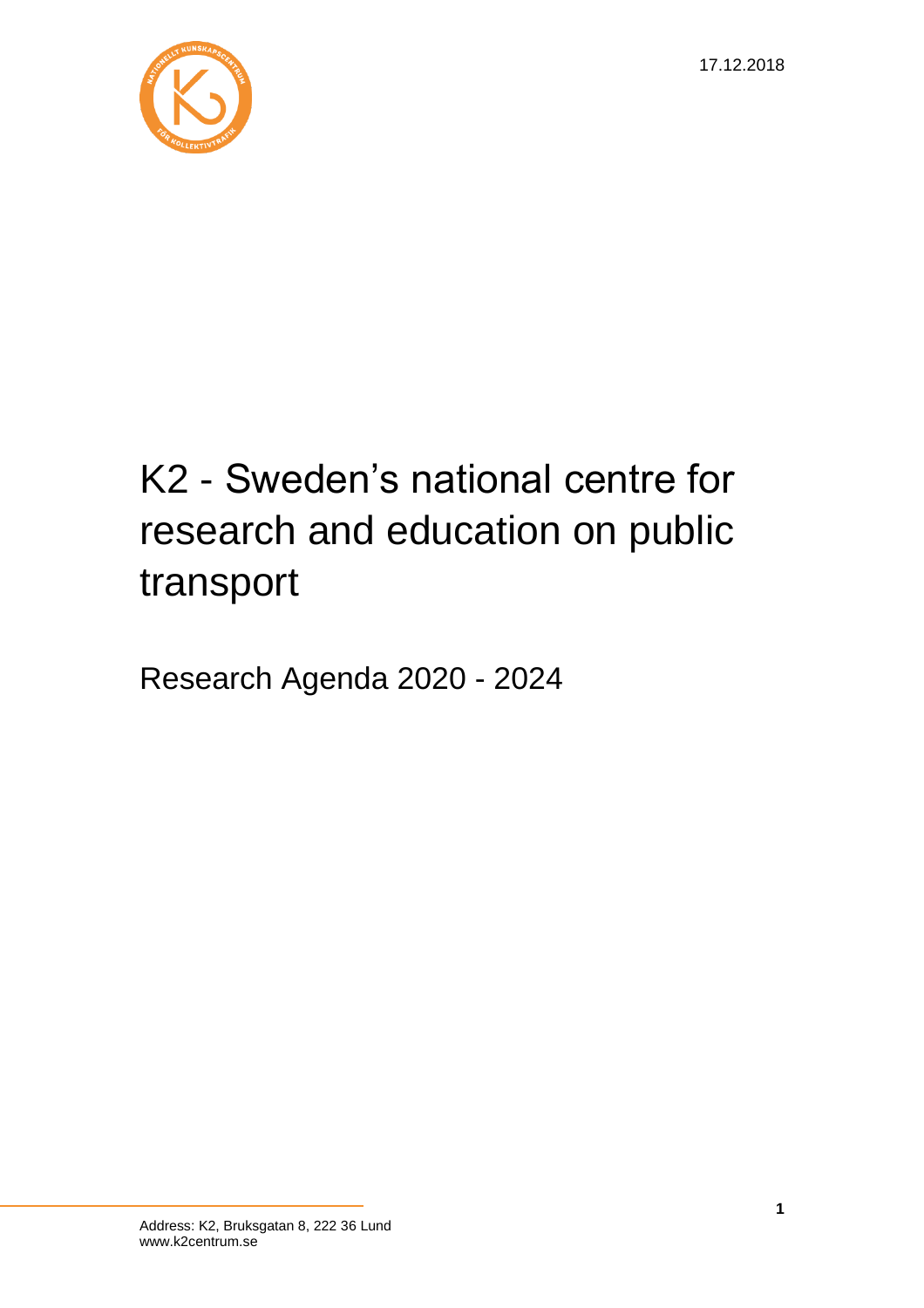

### Contents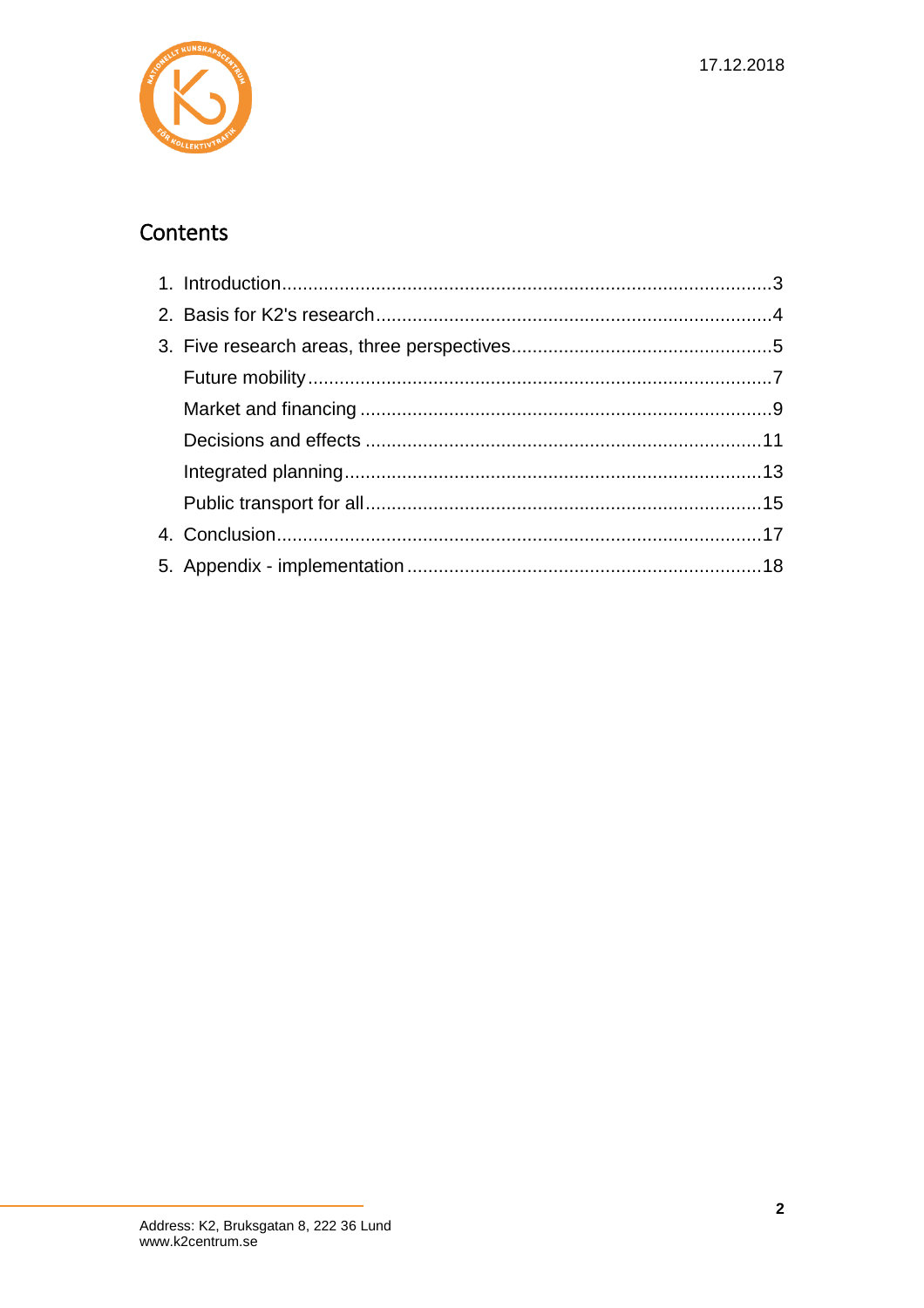

### <span id="page-2-0"></span>1. Introduction

K2 is Sweden's national centre for research and education on public transport. Academia, public sector actors and the business community all meet here to discuss and develop the role of public transport in Sweden. We research how public transport can contribute to attractive and sustainable metropolitan areas for the future. We train public transport actors and disseminate knowledge to decision-makers, so that the debate on public transport is conducted on a scientific basis.

Public transport as a research field contains a number of possible aspects and perspectives. A certain breadth is required, but also prioritization and focus, in order for K2 to be able to make a difference. This document is intended to clarify K2's research focus for the period 2020-2024. The focus is also based on the research agenda for K2 that applied during the years 2015-2019 and which was developed in collaboration with public transport actors during K2's start-up phase in 2013-2014. External and internal researchers, international advisers, K2's partners and other relevant organisations have been involved in the work to develop the research focus. The direction has been decided by K2's board.

The document starts with the overall bases for K2's research, followed by a review of prioritised research areas and perspectives. The appendix describes how the focus is translated into practical research, including the forms of collaboration between research and practice.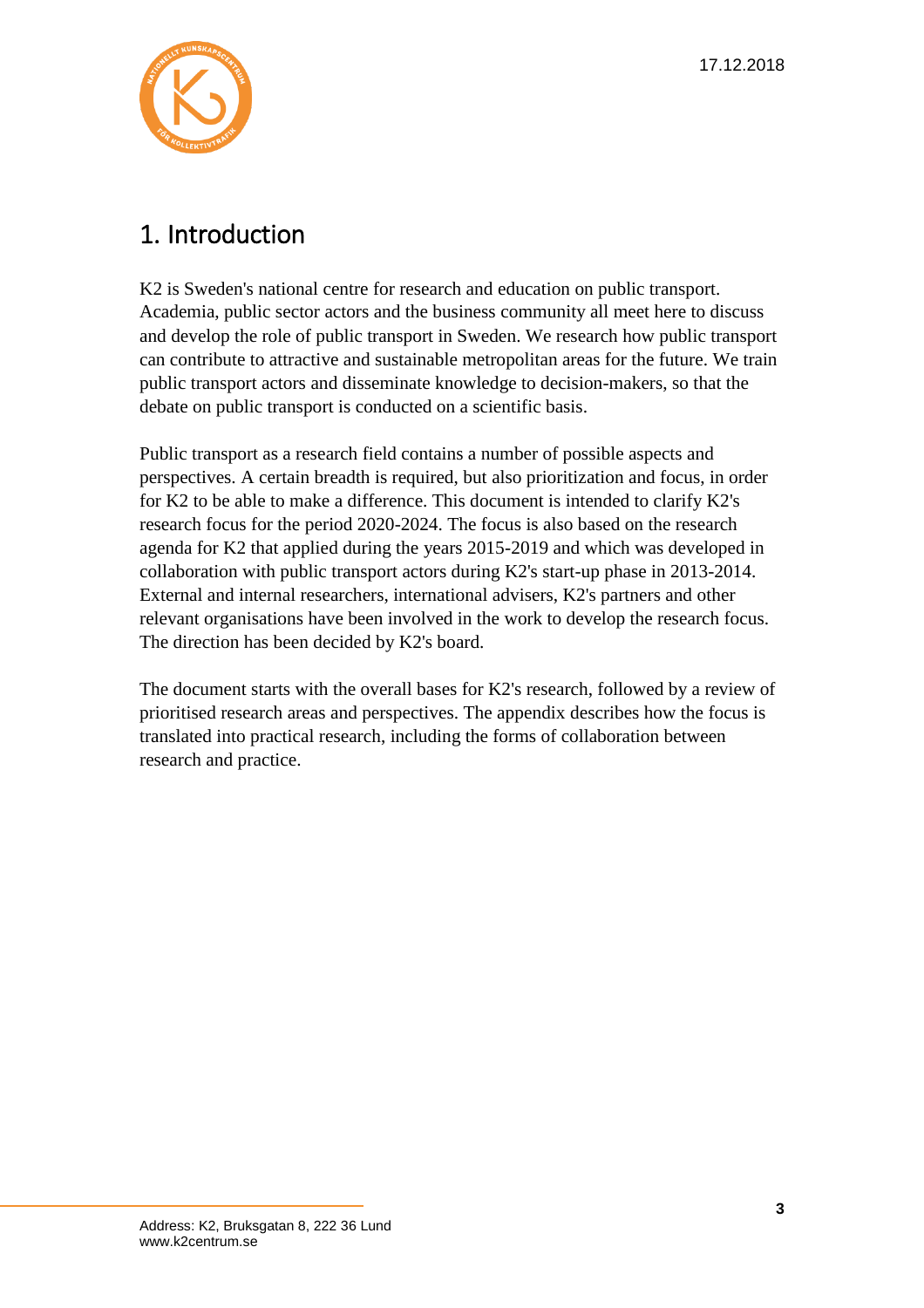

### <span id="page-3-0"></span>2. Basis for K2's research

K2's ambition is to be an internationally leading centre that utilises research and education to improve and renew public transport as a means of achieving sustainable cities and regions. By developing new and applicable knowledge about public transport and its role in society, K2 contributes to agenda 2030 and the global targets for sustainable development.

Our research focuses particularly on the challenges faced by metropolitan areas, and on the links between the city and its surrounding area. The research is conducted in a collaboration of research and practice. This entails adopting an approach in which public transport actors contribute in various ways to developing the research issues, conducting the research and disseminating the results.

As a whole, K2 is a multidisciplinary research environment. The research is intended to explore issues that transverse different research areas and perspectives. This does not preclude individual research projects from taking a more focused or monodisciplinary approach when warranted.

Our research is characterised of a high scientific quality, and its purpose is to advance the cutting edge of new research. We contribute to increased understanding and innovation and we ensure that knowledge is put into practice by organisations who, in various ways, work with or are affected by, public transport. Results from K2's research projects are generally published in scientific articles or reports, as well as in popular science format.

Research projects are carried out with internal and external funding within the framework of K2. This line of research is the primary focus for K2's internal resources. Externally funded projects can complement this research focus by investigating different, but related issues. In this way, K2 takes more comprehensive responsibility for knowledge development regarding public transport as a means of achieving sustainable cities and regions.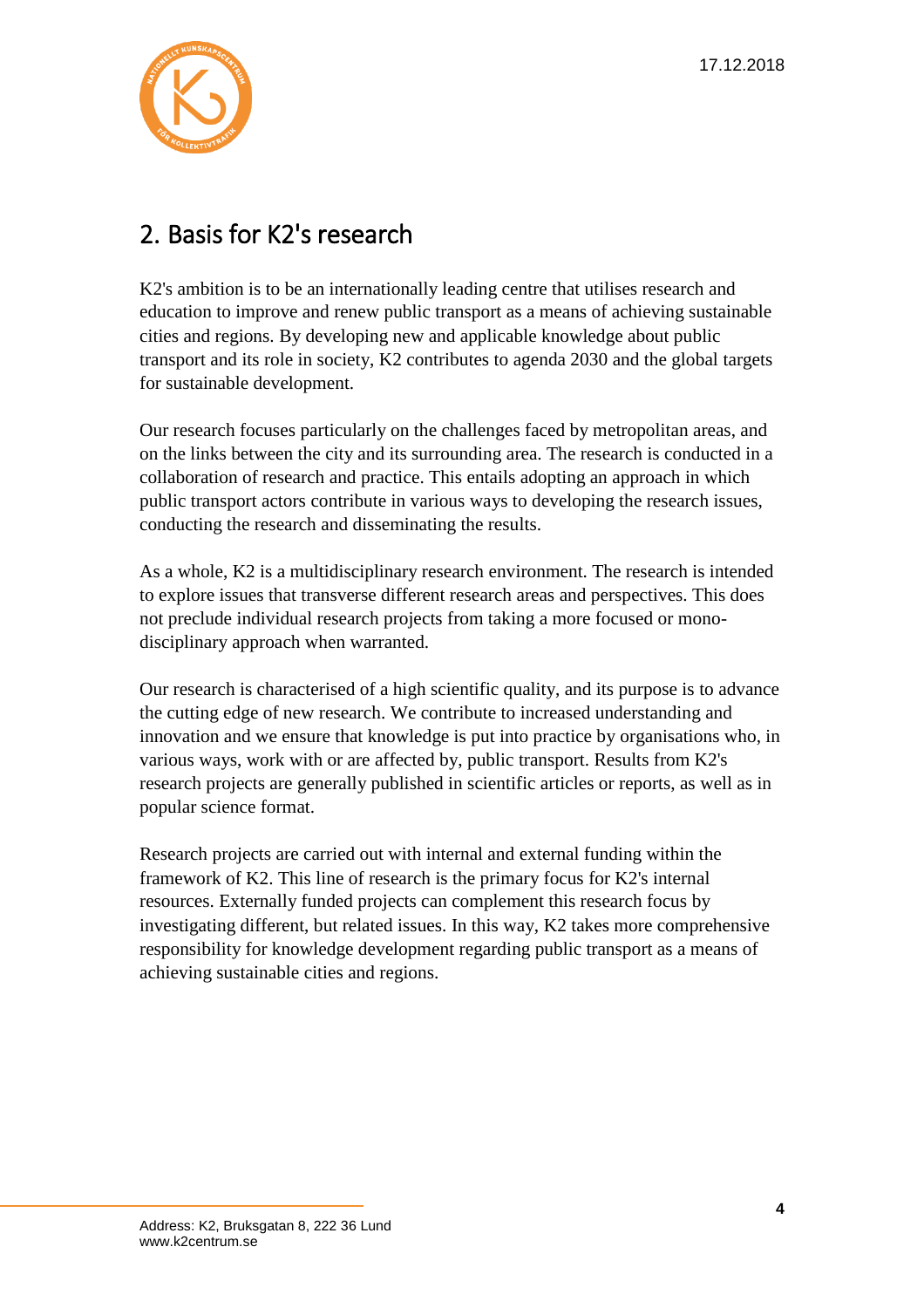

### <span id="page-4-0"></span>3. Five research areas, three perspectives

K2's research for the period 2020-2024 will focus on five areas. These address key challenges for public transport's ability to contribute to sustainable cities and regions:

- Future mobility
- Market and financing
- Decisions and effects
- Integrated planning
- Public transport for all

*Future mobility* deals with public transport's opportunities and challenges with regard to new digital technologies, as well as traditional public transport's interface with new mobility services. The area of *Market and financing* focuses on governance, agreements, pricing and forms of funding for resource-efficient and attractive public transport. *Decisions and effects* focuses on the social effects of public transport and on increased knowledge of analytical methods and the role of the analysis results in actual decision-making processes. *Integrated planning* deals with the design of public transport and its integration with land use and other local, regional and national spatial planning. *Public transport for all* focuses on how public transport and access to mobility contribute to and affect accessibility, democracy processes, inclusion and exclusion.

Research within these five areas is based on three perspectives, all of which are necessary in order to understand the role and importance of public transport in society, and to contribute to its renewal. The perspectives attach importance to different analysis units or study objects within the research areas. The three perspectives are:

- Individuals and groups
- Organisation and cooperation
- Transport systems and information

*Individuals and groups* focuses on existing and potential passengers, as well as other individuals and groups in and around public transport. These can also be studied aggregated at a community level. This perspective includes, for example, a behavioural science and a social science approach. *Organisation and cooperation* focuses on the governance of public transport, its institutional framework and the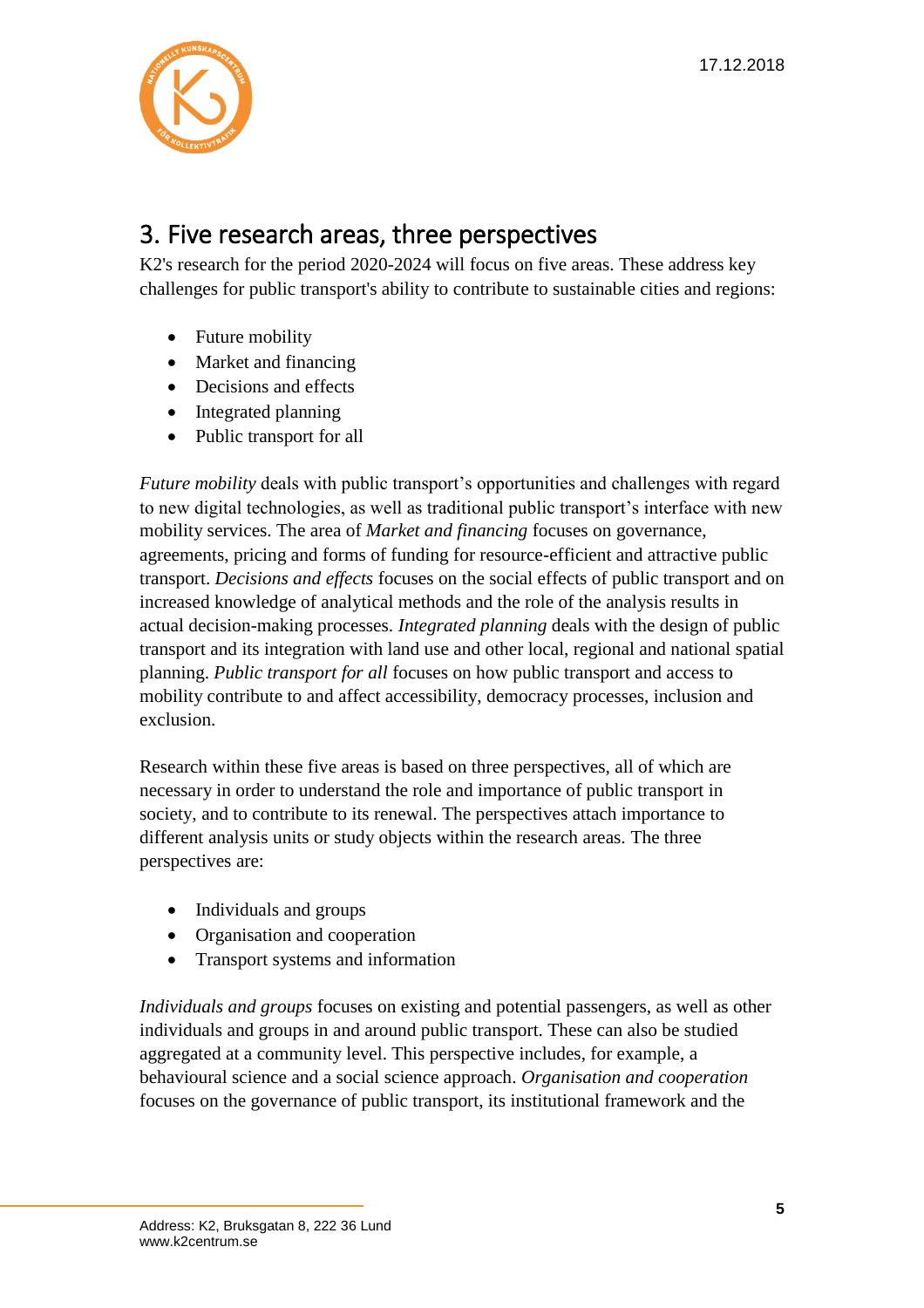17.12.2018



mutual dependence between actors in and around public transport. Social science and economic research, for example, play an important role in this perspective. *Transport systems and information* focuses on public transport's digital and spatial infrastructure and design. This perspective includes, inter alia, traffic engineering and computer science approaches. All of these perspectives require research using both quantitative and qualitative methods, as well as combinations thereof. Case studies and comparative studies of cities and countries, e.g. in a Nordic context, can contribute to increased understanding and new approaches.



*Figure 1. K2's five areas of research and three perspectives on public transport as a means of achieving sustainable cities and regions. The research is, to a large extent, intended to explore issues that transverse different research areas and perspectives. This does not preclude individual research projects from taking a more focused or mono-disciplinary approach when warranted.*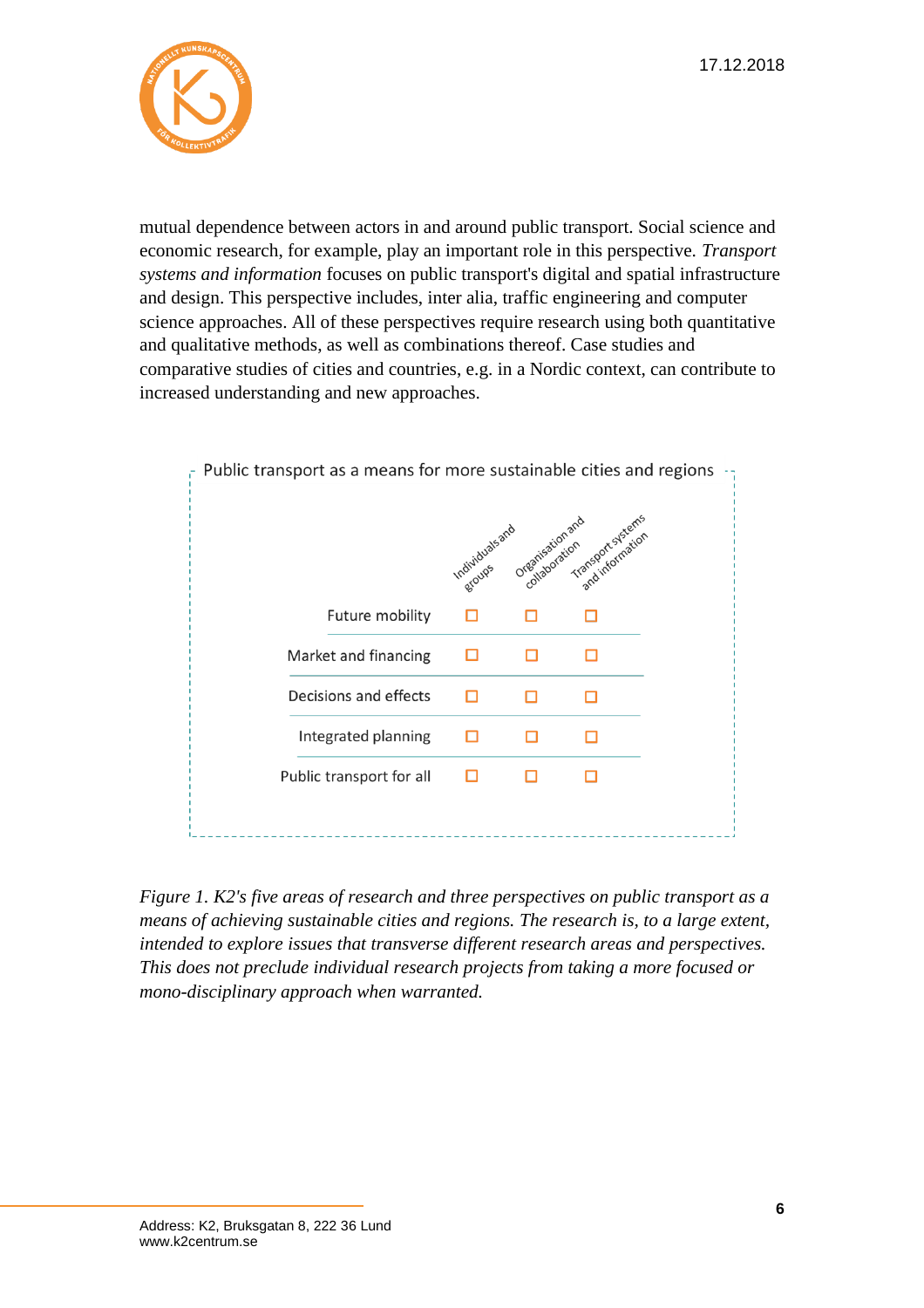

### <span id="page-6-0"></span>Future mobility

*Opportunities and challenges of new digital technologies and the traditional public transport's interface with new mobility services* 

Digitisation involves a significant restructuring that affects all parts of society. In regard to public transport, it offers new information opportunities for passengers, operators and organisations that plan or order transport services. Increased access to data from e.g. sensors and ticketing systems, combined with new opportunities to process the information with elements of artificial intelligence and machine learning, create the conditions for energy efficiency, better resource utilisation and increased individualisation of public transport. Digitisation will facilitate the emergence of new demand-driven or shared mobility services and new business models for combinedservice passengers that can compete with or complement today's public transport services. The introduction of autonomous vehicles can accelerate and reinforce the effects of such a trend. This development creates opportunities, but also challenges, for example, for personal privacy, for various individuals' access to a changed mobility landscape, for costs and for the ability to achieve climate targets and environmental goals.

#### Overall research issues

Although most public transport will be provided by existing services for the foreseeable future, digitisation and new mobility services will entail a major change for passengers and commercial operators in and around public transport. This trend also affects the way in which public transport is organised, which actors are involved, and their different strategies. New solutions also affect the conditions and requirements for the physical design of the transport system and the public transport services offered. Research is needed on the following, broadly formulated issues:

• How can *behaviour* be changed as a result of digitisation generally, such as changes to the organisation of working life, and to new mobility services in particular? What do such behavioural changes mean for passengers and for the demand for public transport at different times and places in the city or the surrounding area? How does it affect public transport costs and socioeconomic efficiency?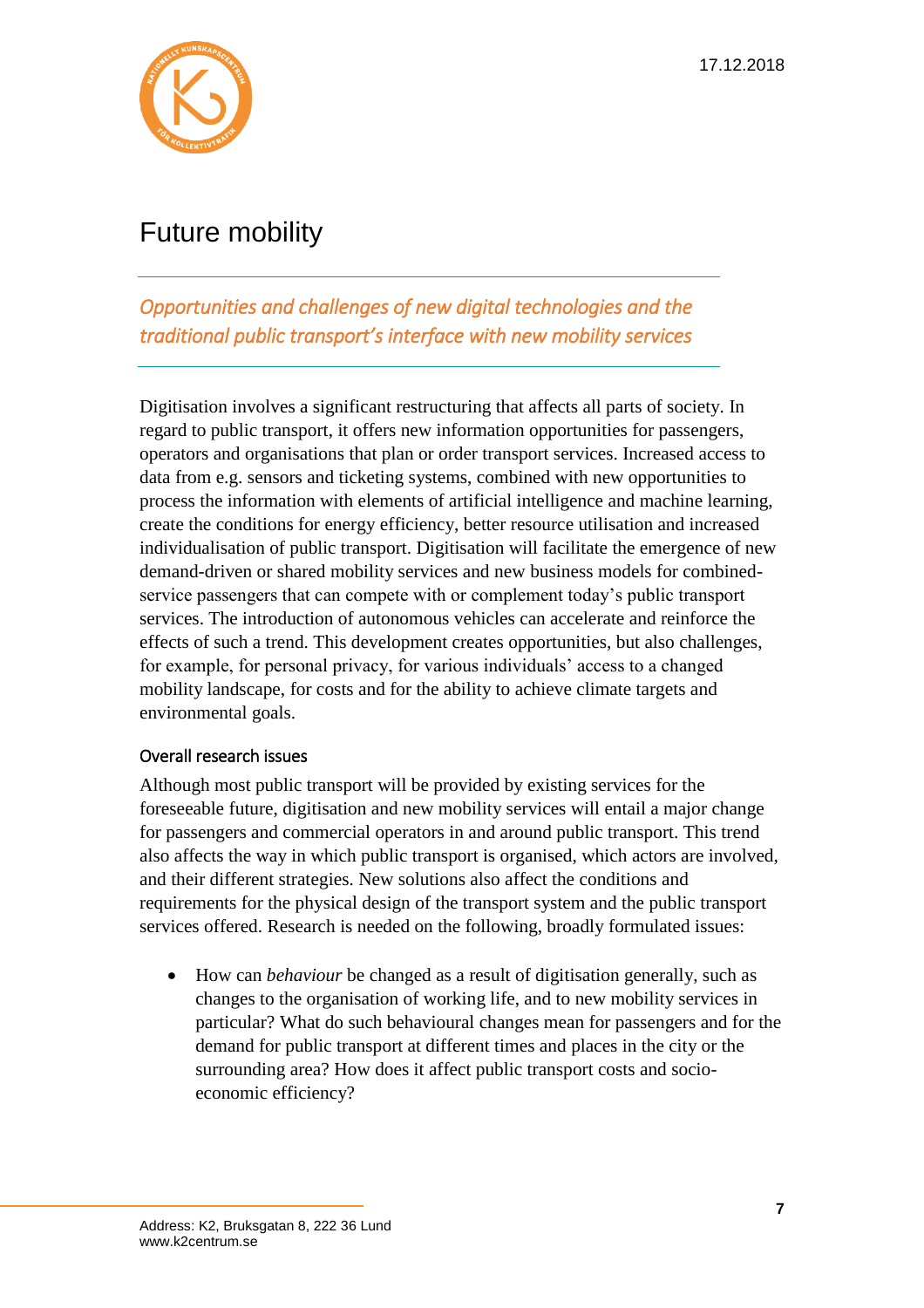

- What kind of individualised and context-conscious *information* can support combined-service travel from a passenger's perspective? How can this be adapted for passengers with different circumstances and requirements?
- How can resilient *collaboration and business models*, including information sharing, be designed for different types of combined-service traveller, which include both traditional public transport, new mobility services, walking and cycling, in ways that lead to more sustainable travel in cities and regions?
- How can public transport services, including special passenger transport, be affected by new mobility services, e.g. in a city's suburbs or periphery, or where there are few passengers? How does this affect *society's responsibility* to provide and finance public transport, and how can public transport authorities and other societal actors take advantage of the opportunities provided by new solutions?
- How is the *physical environment* impacted by digitisation and the new mobility services, e.g. the location and design of interchanges? What does this mean for urban and infrastructure planning locally, regionally and nationally?

#### Expected results

The research is expected to contribute to an increased understanding of how new technology and new services can affect public transport. It includes increased knowledge about how people with different needs and circumstances choose to travel when new opportunities for mobility and information are offered. This knowledge helps to make the regional public transport authorities, municipalities and other relevant actors better equipped to handle opportunities and risks in the mobility landscape of the future, and increases their strategic ability to influence trends in a direction that leads to more sustainable travel.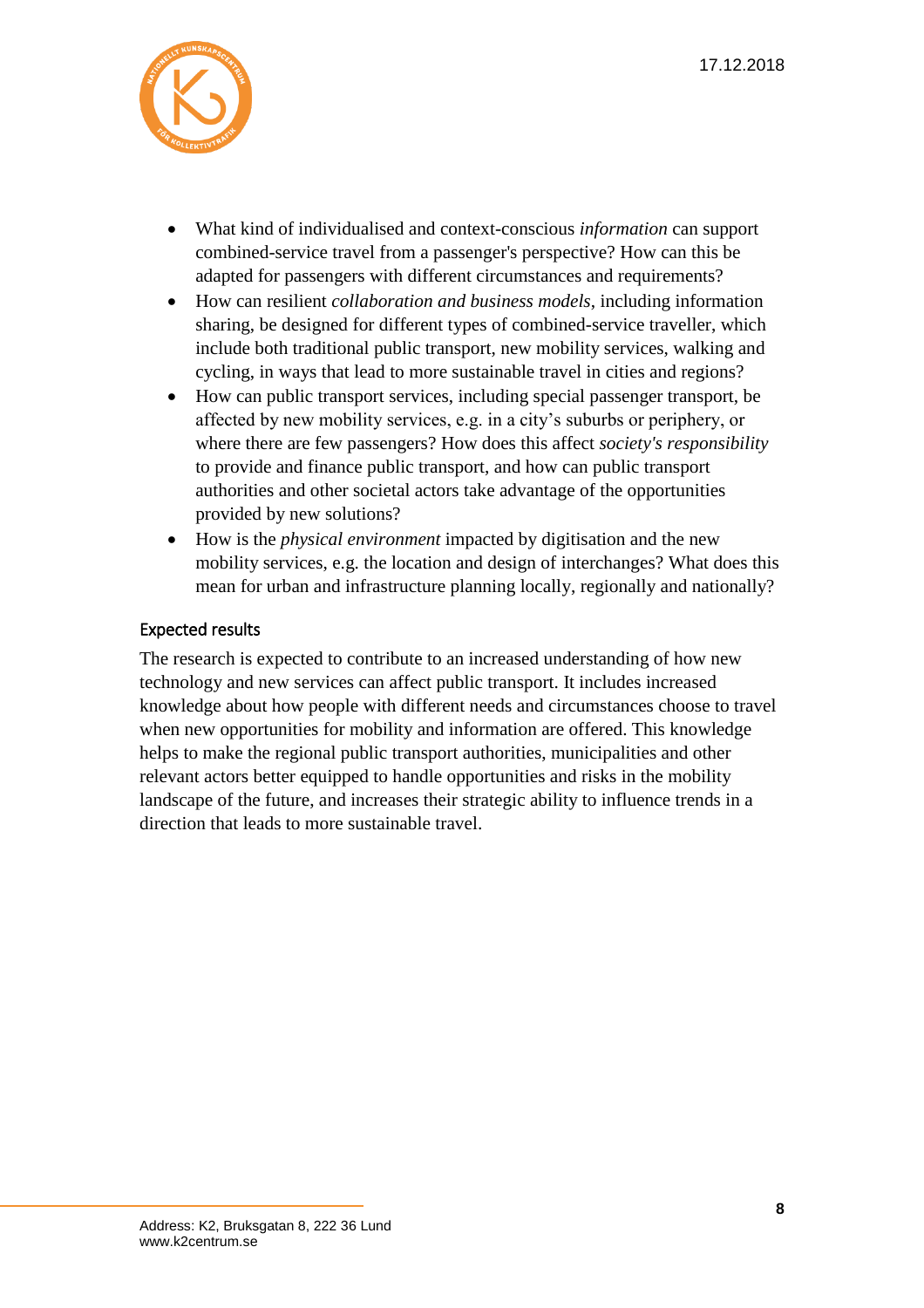

# <span id="page-8-0"></span>Market and financing

*Management, agreements, pricing and forms of funding for resource-efficient and attractive public transport* 

The public transport market is characterised by a dynamic relationship between supply and demand, and the fact that a significant part of the supply is funded by taxes. Most of the local and regional public transport in Sweden is operated as procured transport services. This means that the conditions for public transport are largely determined within the framework of a scheme involving public clients and private contractors. For several years and in different ways, it has been an ambition of regional public transport authorities to influence the costs, quality, environmental performance, supply and demand by means of new contractual models, such as through incentives for the operators. These models have consequences for passengers and for the design of the transport system. In addition to the procured transportation, there are public transport services provided on commercial terms, as well as public transport in its own right. Regional public transport is financed partly through taxes and partly through ticket revenues. The future investment needs and operating costs of public transport and how these are to be financed is a growing challenge, especially in light of ambitions to achieve an increased share of motorised travellers for public transport. Different price strategies can increase or reduce passenger numbers, and lead to increased or reduced operating costs.

#### Overall research issues

Understanding passengers' circumstances, preferences and experiences is fundamental to developing public transport in the desired direction. Knowledge is also needed about how organisational reforms affect the market in ways that create increased public benefits. Such reforms generate effects that may be intentional or unintentional and unforeseen. The following overall issues are emphasised within the area:

• How do different *supply and price strategies* effect passengers using public transport, e.g. differentiated pricing and free public transport, and how does it affect different groups of passengers with regard to e.g. availability and distribution? How can such strategies be implemented in ways that achieve policy goals regarding e.g. socio-economic efficiency, and which are also acceptable to citizens and the various social actors?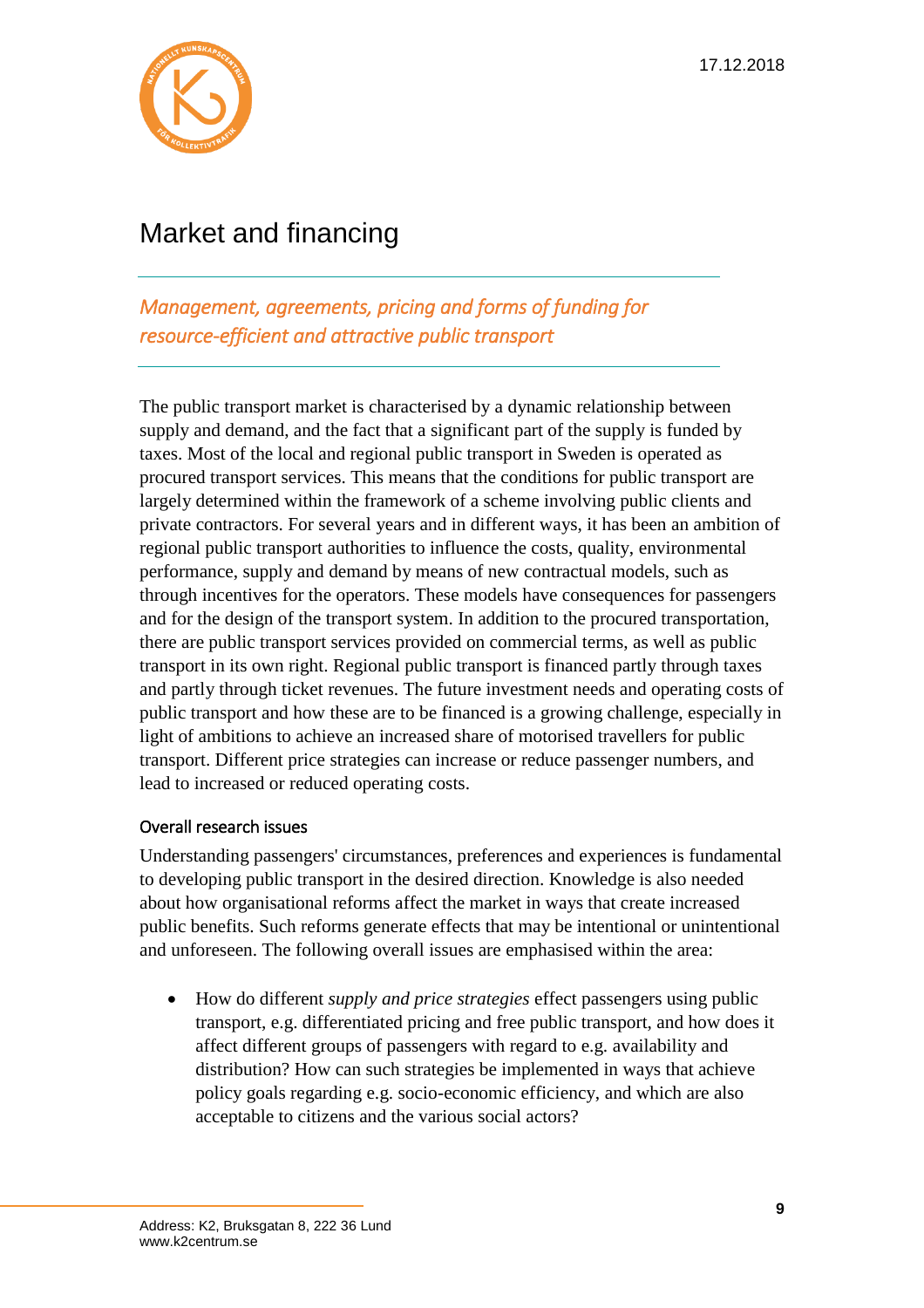

- How do different *contract and business models* affect the market and how do they contribute to achieving politically determined goals, including how those goals are translated and interpreted, for example in contracts? How do requirements in the contracts affect the preconditions and expectations of those who provide public transport?
- Which *factors* affects the conditions for public transport authorities and public transport companies within the existing procurement system, e.g. technology development, competition levels, standardisation of contracts? Which factors influence the choice of regime, e.g. the presence of commercial traffic and traffic operated independently? How can knowledge of these factors be used to develop the organisation of public transport?
- What preconditions exist to change the *funding* of the operation of and new investments in public transport, e.g. in ways that more clearly link the funding to those who benefit from such measures? How does it affect the incentives of different administrative levels to implement measures?
- In what way and with what result can *value-creating partnerships* between regional public transport authorities, transport companies and municipalities etc. help to develop the public transport market, including the ability to develop innovate solutions?

#### Expected result

The research is expected to lead to an increased understanding of the public transport sector's market conditions, how different strategies and business models affect the ability to achieve predetermined public transport objectives, including targets for increased passenger numbers and increased cost efficiency. The research also helps highlight and analyse new approaches to the funding of public transport in the future. The research will provide public transport authorities, public transport companies and other relevant actors with insights on the market's current organisation and how it can be developed in the future.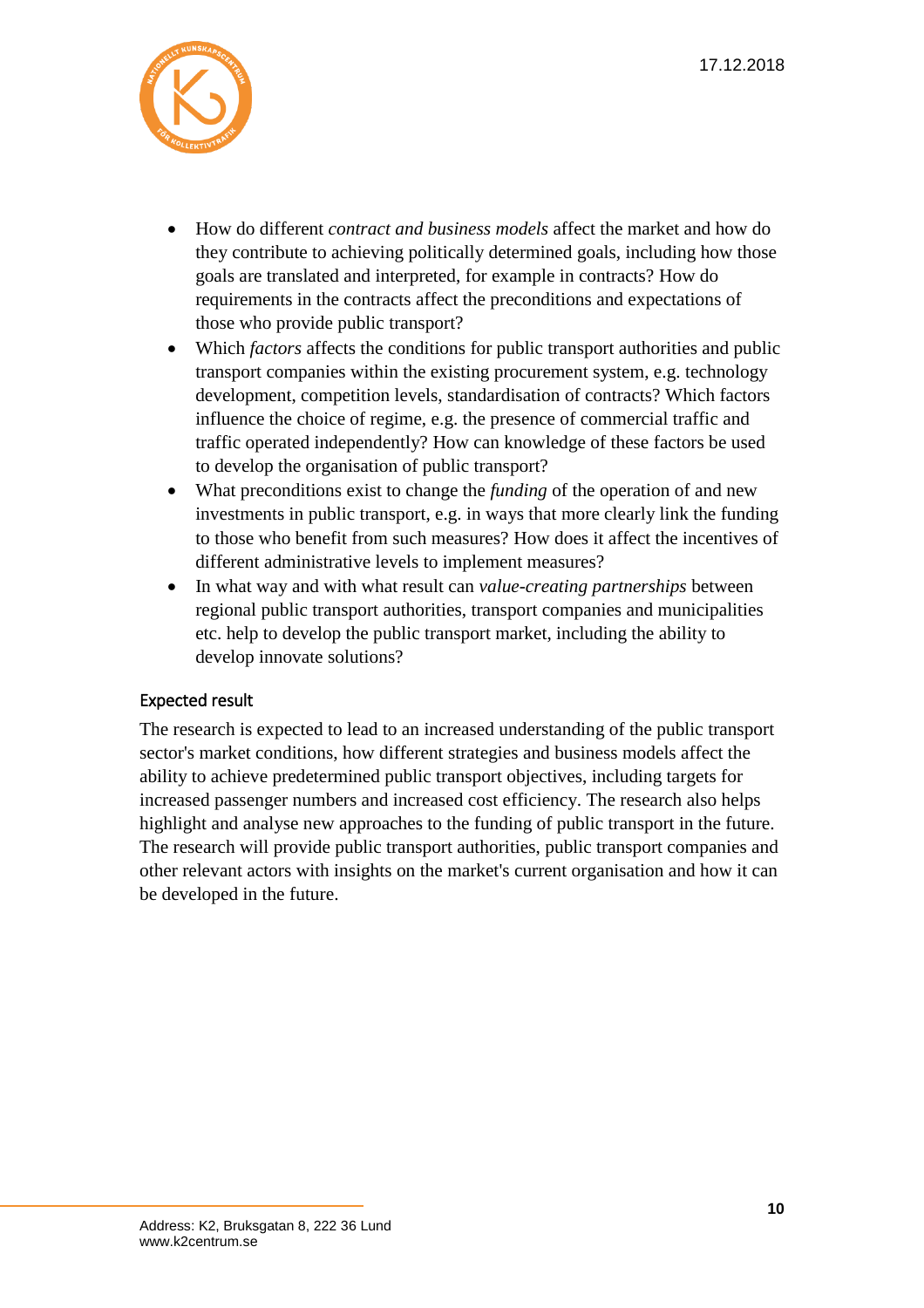

### <span id="page-10-0"></span>Decisions and effects

*Public transport's social effects and increased knowledge of the role of analysis results and analysis methods in decision-making processes for improved goal achievement.*

Public transport is increasingly viewed as a tool for the development of cities and regions, based on a broad sustainability agenda that includes economic, social and environmental aspects. Knowledge of the effects of public transport for individuals and for society as a whole is of crucial importance for decisions on traffic supply programmes, investments and other measures that lead to increased target achievement. In order to contribute to strategic decision-making, the effects of public transport must be understood in a context that includes overall demographic and technological changes in society. A more systematic use of analysis methods, both before and after the fact, can contribute to increased knowledge and learning that will strengthen strategic capabilities in the long term. It is enormously important to also increase our knowledge of how analyses and their results are used and negotiated in practical planning and decision-making processes.

#### Overall research issues

A key aspect of the research area is to describe the effects of public transport on individuals and society, and to critically analyse how individuals and groups are described in analysis models. Impact analyses not only play an instrumental role in decision-making, but are often used conceptually or symbolically. Knowledge of effects must also, therefore, be analysed and understood on the basis of how decisionmaking processes work in practice. The following research issues have high priority in this area:

- How does public transport contribute to achieving local, regional and national *policy objectives* for sustainable cities and regions, e.g. regarding employment targets and reduced climate emissions?
- What effects do *different types of actions* have on travel and on passengers' experiences, e.g. accessibility measures for public transport? How can knowledge of such effects be used to guide the measures taken by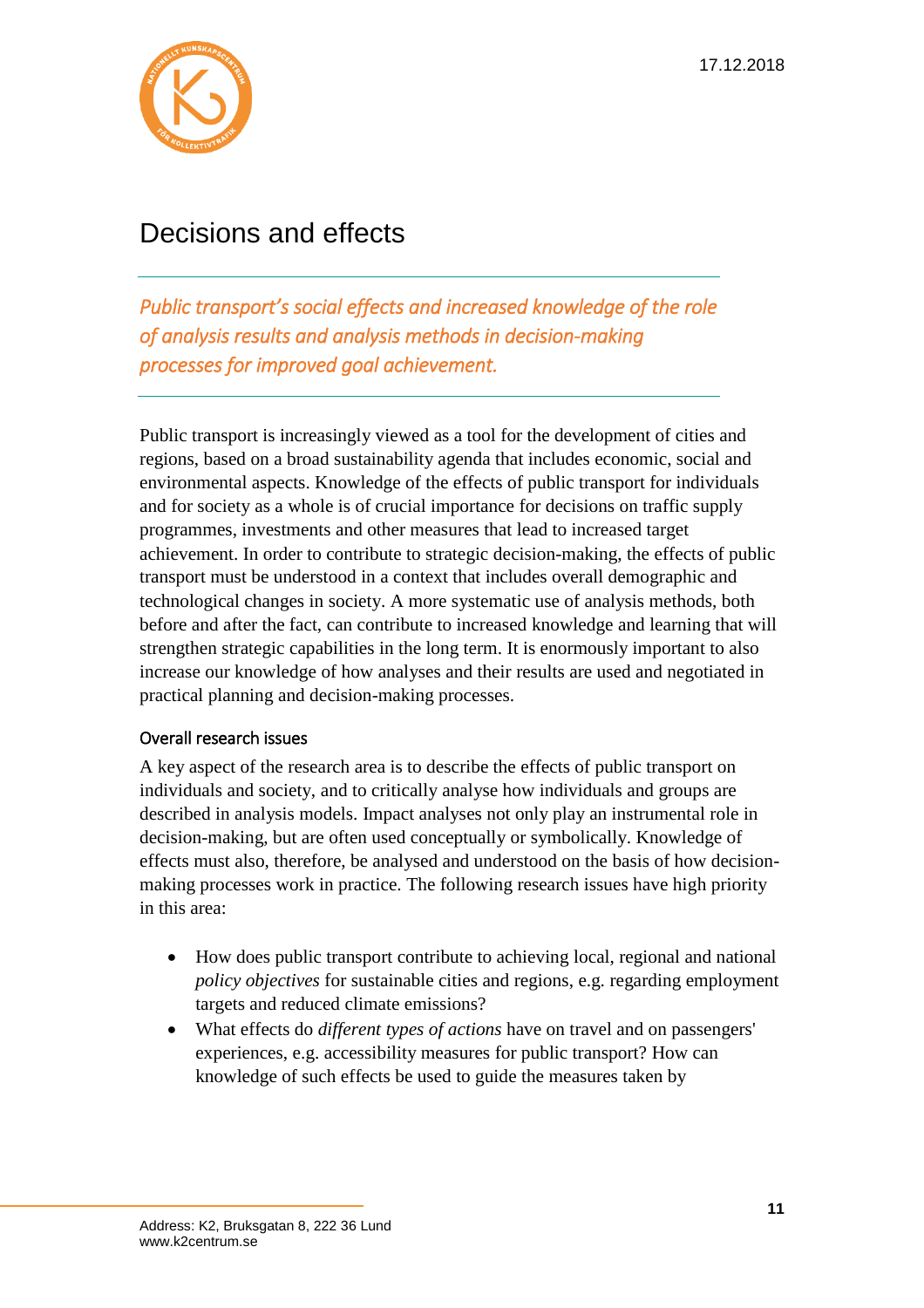

municipalities and regions so that they can be expected to achieve the greatest benefit in terms of more sustainable travel?

- What are the *system effects* of actions in the public transport system and its components, e.g. new conceptual solutions, vehicle electrification, changes to infrastructure and the services offered? How can this knowledge be used to contribute to decisions that lead to the attainment of established objectives?
- How can citizens and passengers become more *involved* in analysis and decision processes? How can participation contribute to a better understanding of how public transport is perceived, how it functions and how it can be improved, and at the same time increase legitimacy with citizens for decisions on public transport development?
- How are analyses used in actual decision processes? How can analyses e.g. evaluations after the fact, be systematized in order to contribute to *long-term learning* within the public transport sector?
- Which new or developed *models for impact assessments* before the fact (e.g. simulation models) or after the fact, can support decision-making, in which the rate of change is high and uncertainty is high, for example, the use of new technology and new services? Which existing and future data sources can be used to support both operational and more strategic decision-making? Who has access to such data and with what consequences?

#### Expected results

The research is expected to contribute to new knowledge on the effects of public transport and to further develop methods for evaluating these effects. New insights on how decision-making processes work and what role analyses and methods of analysis play in these will be presented. The knowledge will contribute to more informed decision-making processes, to increased learning among public transport actors and greater participation by citizens. Overall, this will contribute to an increased ability to make decisions that lead to the attainment of established goals, e.g. regarding the transition required to achieve the climate goals.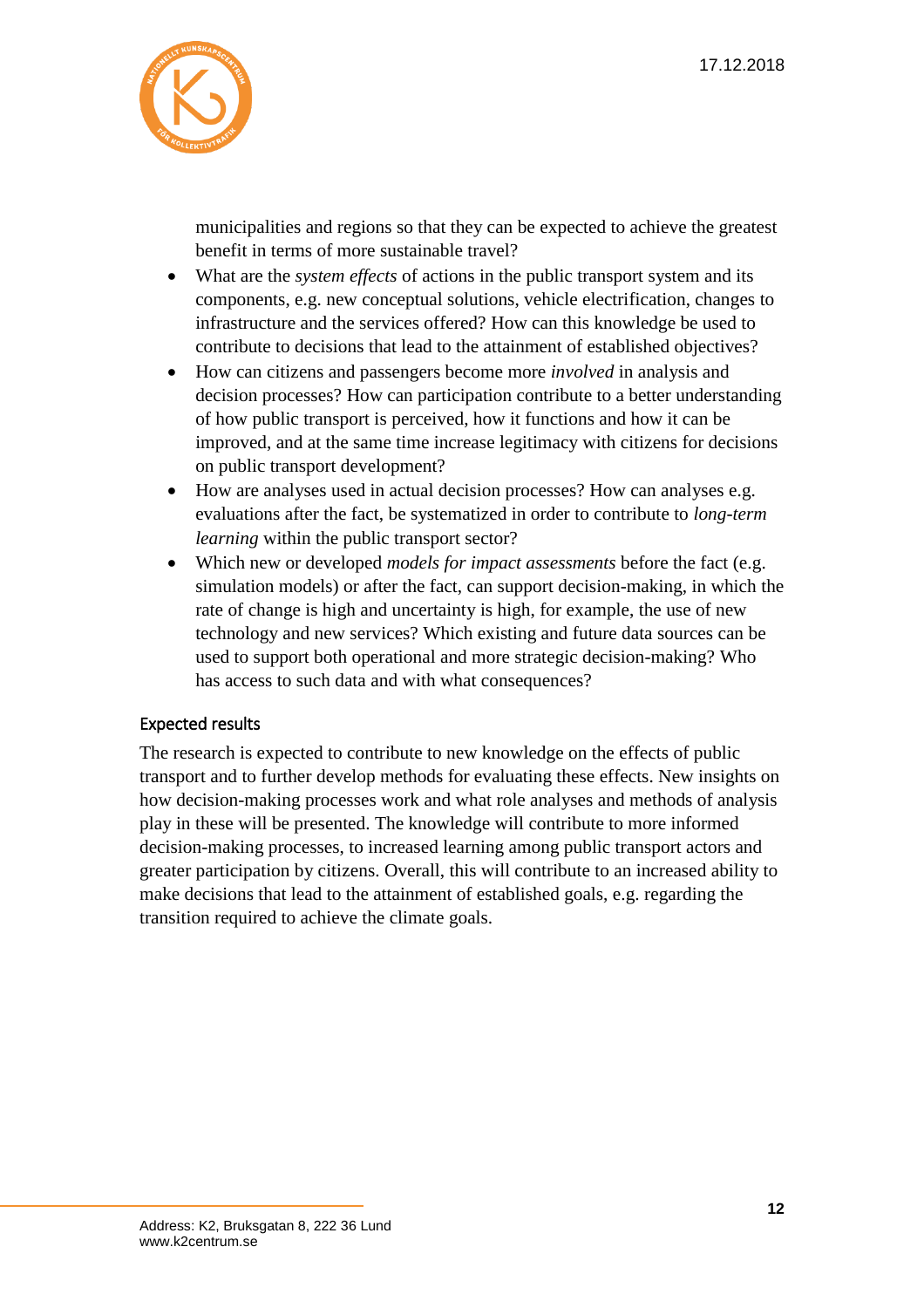

# <span id="page-12-0"></span>Integrated planning

*Public transport design and its integration with land use and other local and regional planning* 

Public transport both affects, and is affected by, complex relationships with other functions and events in major cities and their surrounding areas. The planning, implementation and operation of public transport therefore needs to be more integrated with other spatial planning. This particularly applies in relation to issues concerning strategies and plans for urban land use and planning, but also in relation to other social functions at local, regional and national level, such as healthcare, education, environment and regional development. Public transport must also be planned in an integrated manner with other types of traffic, e.g. to better integrate cycling and public transport. Integrated planning must be done on the basis of changing societal needs due to an ageing population and technological developments, and on the basis of demands for a transition in order to achieve climate targets and accessibility goals.

#### Overall research issues

Public transport and buildings are fundamental structures in a city, and how well they are integrated into the urban landscape plays a crucial role in the living and provisioning conditions of individuals and groups, as well as their options for sustainable travel. The design of public transport is influenced by and affects other functions in cities and regions and affects the land values of cities, often in ways that have a structuring role. Integrated spatial planning places great demands on coordination and cooperation between organisations, which can be difficult due to different goals, interests, professions, organisational cultures and divisions between different administrative levels. Collaboration is often time consuming and can contribute to unclear divisions of responsibilities. Research is required on the following issues:

• How and with what consequences can the planning of public transport be *integrated with other urban and regional planning*? How can the integration be improved between different types of traffic, e.g. public transport and cycling? What formal and informal obstacles exist for this to happen?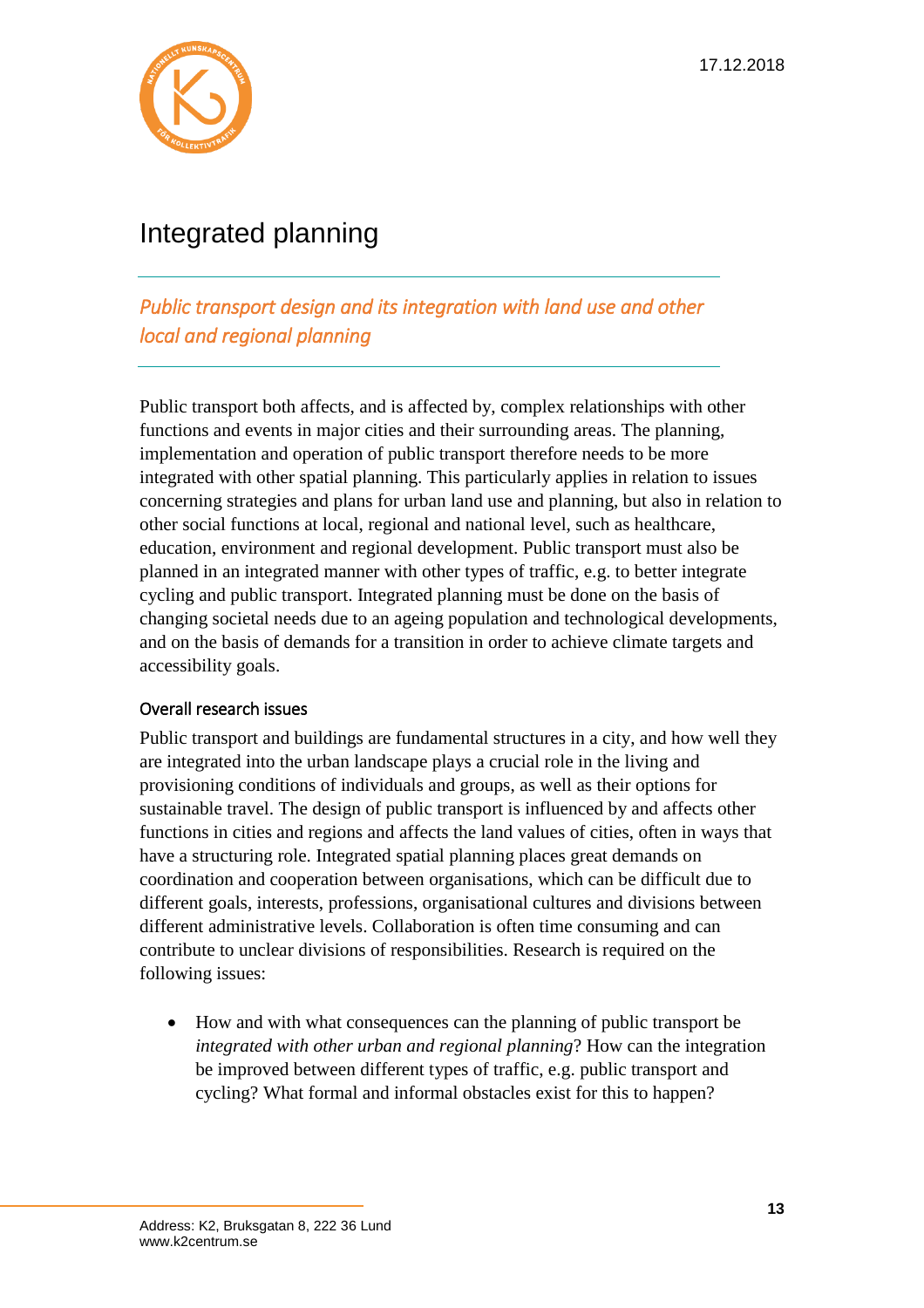

- In what way can the preconditions for public transport be developed through *cooperation* between private actors, municipalities, regional and state authorities, e.g. through financial incentives or more coherent processes for infrastructure investments and accessibility measures? How is the interaction between actors' different goals, interests and practices affected? In what situations and in what way can collaboration be difficult, for example, by creating an unclear allocation of responsibilities?
- In what way and with what result can *planning be broadened* so that public transport is handled in a more integrated way with other areas, e.g. the healthcare sector? What requirements does it impose on organisation and the ability to collaborate between different actors?
- How can we get a better understanding of the *structuring effect* of public transport on urban land use, including different types of public transport, e.g. track-bound traffic and electrified bus traffic? In what way is this affected by new concepts and new mobility services, within cities and between cities and their surrounding areas?
- In what way can cities and regions be developed through *densification* around public transport hubs, and how can bus stops, stations and hubs be designed as meeting places in the city?
- How, and with what effects, can municipalities and regions work to *disperse the demand* for public transport over larger parts of the day, e.g. through dynamic opening hours of social functions such as schools and childcare, increased opportunities for distance working etc.?

#### Expected results

The research is expected to highlight how different goals, interests, professions and organisational cultures have an impact on the way in which planning is conducted and the effects that this has on the physical design. This knowledge will contribute to exploring the preconditions for, and opportunities associated with, more integrated social planning. The research offers public transport actors a better understanding of how coordination and collaboration with other important areas can and should be conducted in order to achieve good results.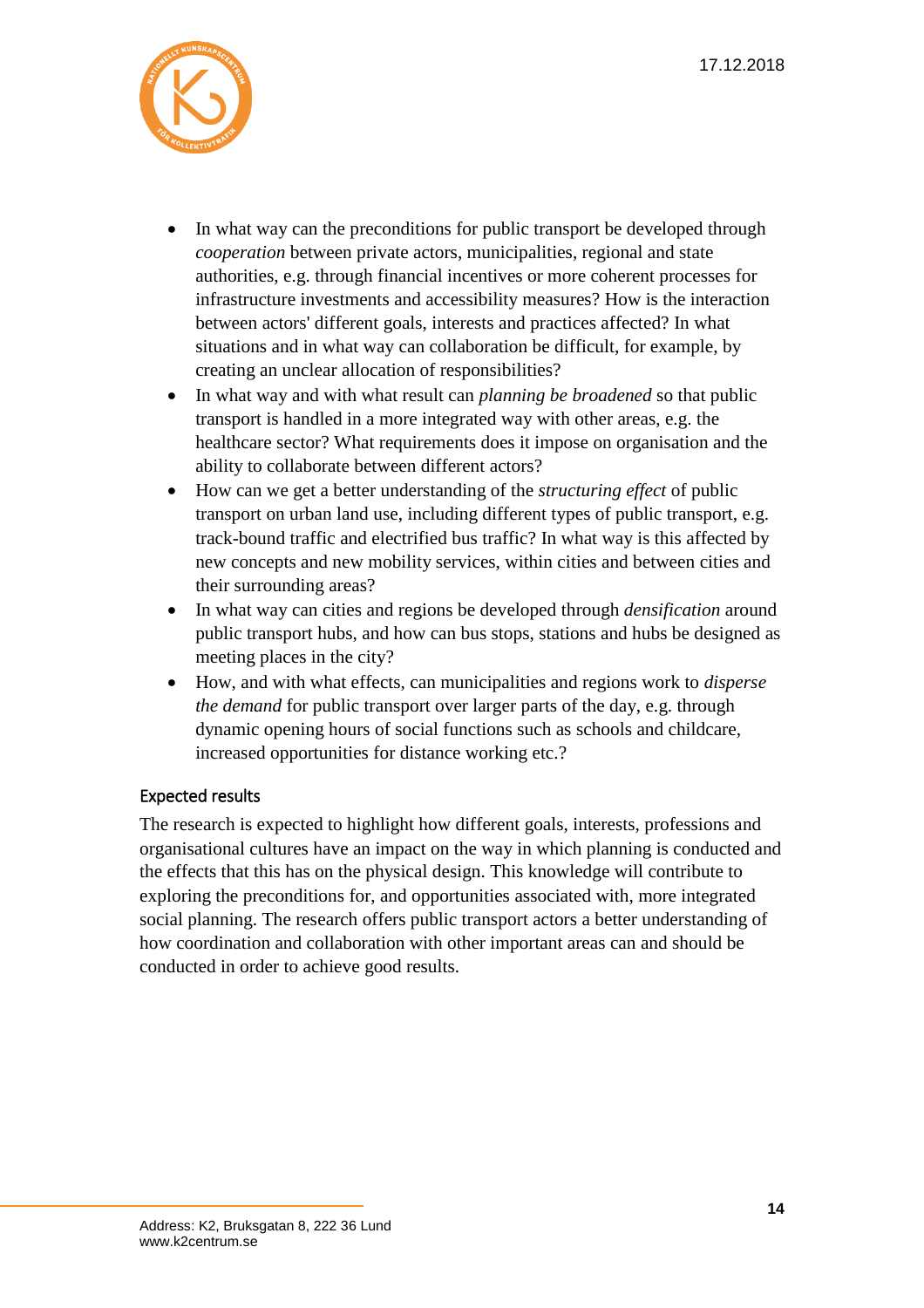

# <span id="page-14-0"></span>Public transport for all

*Public transport's contribution to, and impact on, accessibility, democratic processes, inclusion and exclusion.* 

Public transport investments can play an important role in social and economic inclusion in cities and their surroundings. Urbanization, an ageing population and migration represent major challenges, not least in terms of how society's resources are made available through the transport system. The design and availability of public transport play an important role with respect to this challenge, for the individual and for different social groups. Within the cities, the question is how the requirements of companies and enterprises for establishment locations, demand for centralised housing and proximity to high-quality public transport can be balanced against the needs of other groups for accessibility in ways that create well-being and quality of life for all residents. Previous urban planning, with the ideal of functional division, has contributed to social exclusion in some cases. In large cities, therefore, there are problems with socially segregated environments, with residents who cannot afford a car and where access to public transport is therefore essential. At the same time, public transport does not always satisfy the needs of these areas, where the environment in and around public transport is perceived as unsafe or transport is perceived as too expensive.

#### Overall research issues

A public transport system suitable for everyone requires knowledge on how the accessibility, mobility and quality of life of different individuals and groups are impacted by the public transport system. A society that satisfies all its citizens' needs and ensures that all citizens can have influence, imposes demands on planning processes with democratic participation, and pays attention to which groups in society (based on e.g. age, income, ethnicity, disability, type of residence) benefit from new public transport solutions and mobility services. The transport system, including public transport, plays an important role with respect to the ambitions to reduce social gaps and improve economic development, job creation and housing supply. The following research issues are prioritised in the research area:

• which groups in society are *benefited or disadvantaged* by public transport investments, changed services and pricing, and in what way the public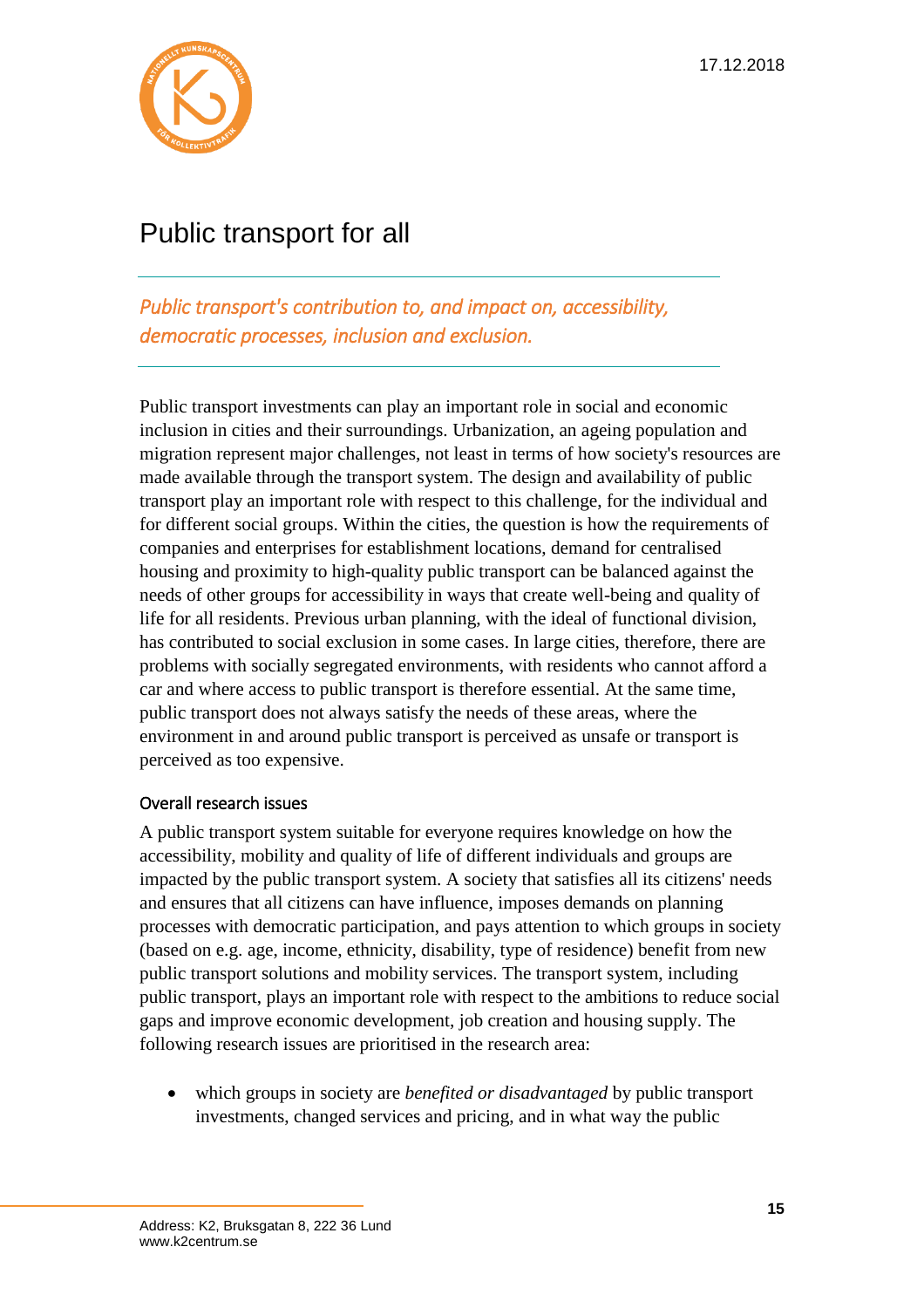

transport system can support more equal and egalitarian access to society's resources?

- What account do authorities take of citizens' *different needs and perceptions* when designing public transport, e.g. children, people with disabilities and different socio-economic groups?
- How, and with what results, does collaboration between public transport actors and residents, including new, digital methods for *dialogue and feedback* increase the participation of different groups in planning and decisionmaking?
- How is public transport planned and designed so that it is, and is perceived to be, *safe and secure*, for both passengers and employees? How can it be designed to minimise noise and barrier effects?

#### Expected results

The research is expected to contribute to an increased understanding of public transport as a means of increasing social sustainability. The special needs of different groups in public transport are made visible, and concepts such as social benefit, quality of life, health and accessibility are developed in relation to public transport. In regard to public transport actors, such as regional public transport authorities and municipalities, the research will lead to an increased understanding of how to better include different groups in the planning process. The research also contributes to an increased understanding of how public transport, in combination with new mobility solutions, can be designed to offer solutions to those who currently have limited mobility.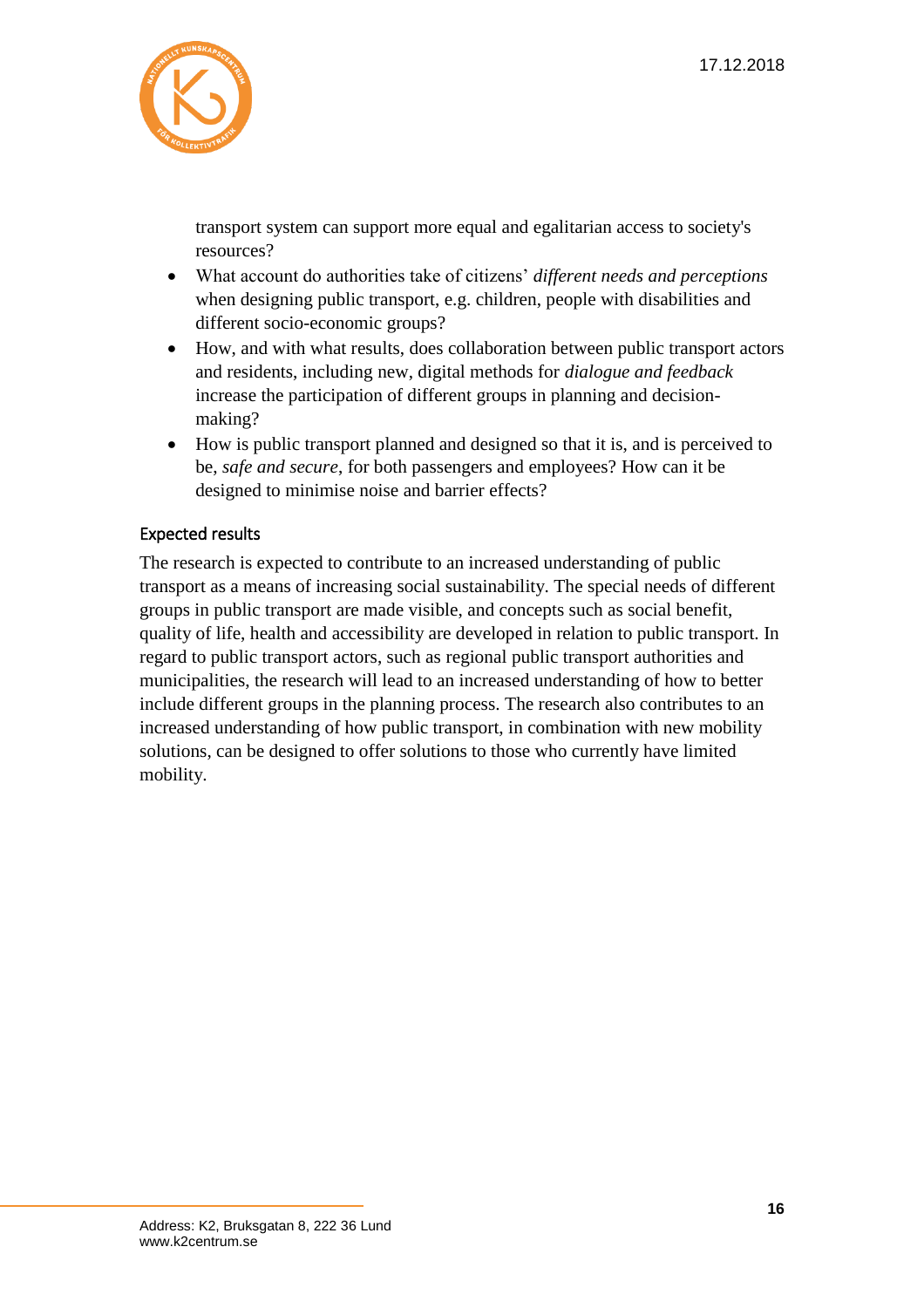

### <span id="page-16-0"></span>4. Conclusion

The transport system must be reorganised to meet the overall societal challenges of environmentally, economically and socially sustainable development in cities and regions. There are high expectations for public transport as a fundamental component in such a transition. While traditional public transport must be further developed and improved, more radical changes are also required, including digitisation, new mobility services, new organisational and business models and society's changing needs and expectations.

Through research in the five research areas and from the three perspectives presented here, K2 contributes to new knowledge of public transport as a means for achieving sustainable cities and regions. In order for this knowledge to lead to changes and renewal in practice, research and extensive and persistent efforts are required to communicate and discuss research results with those who work with, or are affected by, public transport in various ways. Knowledge compilations and training aimed at professionals are important forms of increased learning that can bolster the strategic and operational capacity of public transport actors.

Through new knowledge, combined with high ambitions for knowledge sharing and collaboration between research and practice, K2 facilitates joint efforts to achieve global sustainability goals.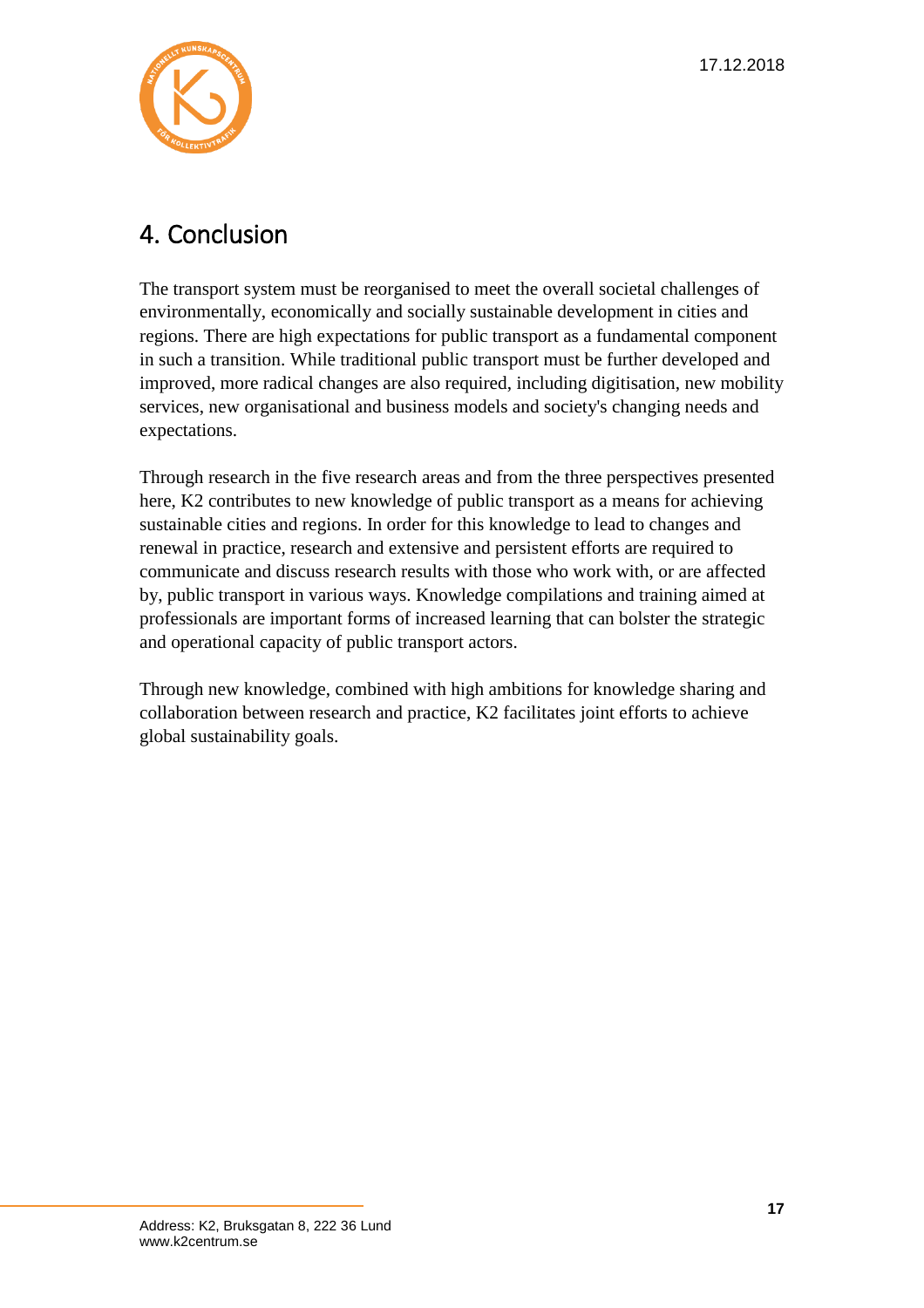

### <span id="page-17-0"></span>5. Appendix - implementation

K2's research focus for 2020-2024 is translated into actual activities through research projects of varying scope. These are developed and implemented in collaboration between research and practice. The forms and degree of collaboration can vary between different projects.

#### Large research projects

The larger research projects have a timeframe of up to three years, and an economic scope of SEK 2-6 million. The projects are led by one of K2's research partners (Lund University, Malmö University, the Swedish National Road and Transport Research Institute) but may also include researchers from other organisations in Sweden and internationally. During the five-year period, at least two decision-making points will be established for larger projects. The first of these will take place in 2019 and concerns projects to be implemented during the period 2020-2022. The process takes place in two steps, where the first step relates to outlines. The outlines that are considered to have the greatest potential will have the opportunity to submit a complete project description. Decisions on major research projects are made by K2's board.

#### Smaller research projects

Smaller research projects are projects with an economic scope that does not exceed SEK 500,000. These projects are also led by one of K2's research partners, but can also include researchers from other organisations. The invitation to submit proposals for smaller research projects usually takes place twice a year, in the spring and autumn. The first round of decisions will take place in October 2019. Decisions on smaller research projects are made by K2's board.

#### Collaboration between research and practice

Research projects within K2 are developed in collaboration between research and practice. This means that dialogue between researchers and the actors relevant to the project takes place when research issues and problems are defined. For larger projects, requirements are also set for collaboration in the implementation of the projects. Such collaboration is also desirable in smaller research projects. Collaboration can be designed in different ways depending on what is appropriate, based on the project's specific conditions. Collaboration can take place at different levels, as illustrated by K2's collaboration steps (see Figure 2 below).